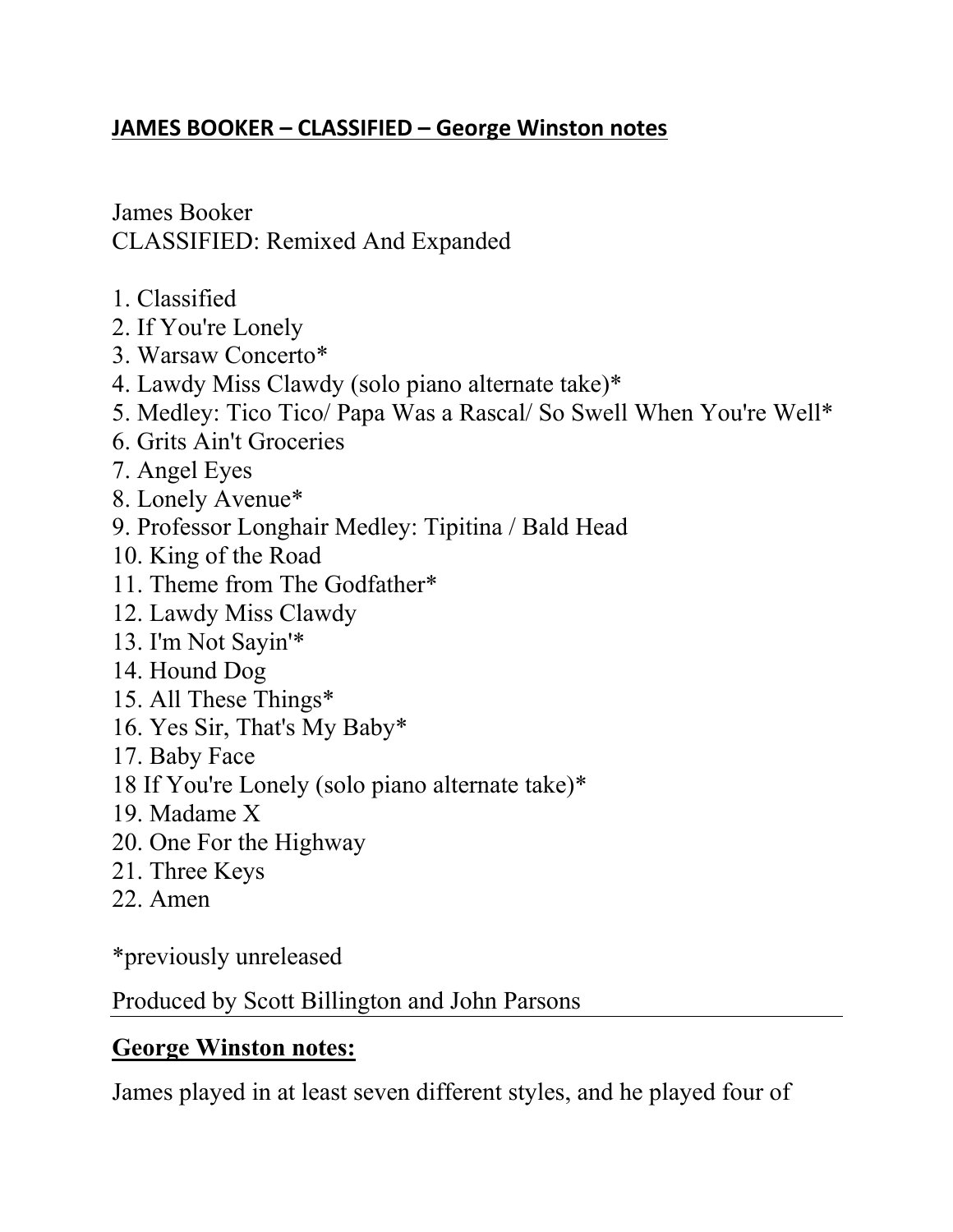them here on this extended version of his last studio album from 1982

1. James' most influential style, an R&B band style, with a single note moving bass line influenced by his bass pedal work on the organ, and a partial chord played with the thumb and first finger on his left hand, all played within a hand span of an octave or a 10th interval (see more about this in the notes to James organ track, song # 16, *Yes Sir That's My Baby*).

 On this album you can hear this style on song #5, *Tico Tico,*  song *#9, Bald Head,* and song #21, *Three Keys*. Other great examples, all on his album JUNKO PARTNER, are *Pixie*, *Good Night Irene, Make a Better World*, *Junco Partner*, *Blues Minuet* and *Pop's Dilemma*.

- 2. A medium tempo, hard swinging stride style (stride piano basically means the left hand plays a bass on the "on" beats of 1 & 3 and then "strides" or jumps up to a chord on the "off" beats of 2 & 4). James played the root note and the 5th below that played simultaneously as a push beat just before the 1st beat, and then played the lower root note on beat one. He played both standards and R&B pieces in this style. A great example is in James' versions of *Sunny Side of the Street* on his albums JUNKO PARTNER and NEW ORLEANS PIANO WIZARD: LIVE!
- 3. A slow and medium slow stride style with 10ths in the left hand, preceeded often by a fast chromatic roll, and the right hand playing bluesy fills and occasionally jazz lines. On this album see songs #18 and #2 in the solo and band versions of *If You're Lonely*. Other examples, again all on his album JUNKO PARTNER, are *Until the Real Thing Comes Along/Baby Won't You Please Come Home,*  and *I'll Be Seeing You*; and also especially his piece *Gonzo's Blue Dream*, from his live instrumental album SPIDERS ON THE KEYS.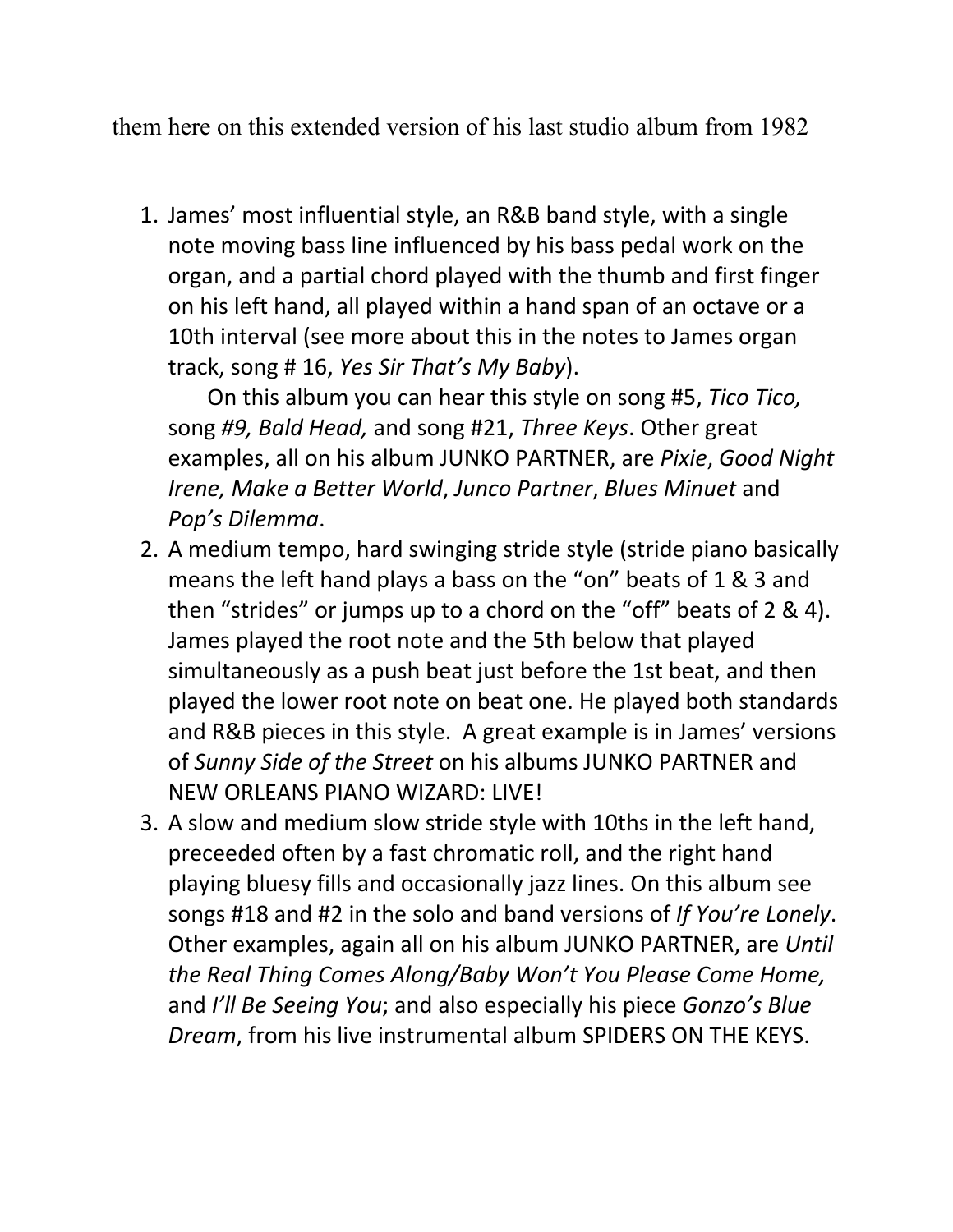- 4. A rock stride style (not represented on this recording). An example of this is on James' composition *Put Out the Light,* again on his album JUNKO PARTNER.
- 5. A romantic, classically-influenced style. On this album see song #3, *Warsaw Concerto*, and song #19, *Madame X.* Another example of this is on *Black Minute Waltz*, again on his album JUNKO PARTNER.
- 6. Another organ-influenced style with the octave bass line sparse and the right hand consistently going, often with choppy rhythms. On this album James played this style on the second part of the medley in song #5, *Papa Was A Rascal*. Another example is on one of the ways he played *Junco Partner*, on his live album RESURRECTION OF THE BAYOU MAHARAJAH.
- 7. A speeded-up version of his R&B band style (not represented on this recording), again with the bass line and partial chord in the left hand within a hand span. He sometimes used this style to play older popular songs, such as *Sweet Georgia Brown*, and sometimes he played his composition *Pixie* very fast this way.

\* previously unreleased

## 1. Classified - (key of E flat)

(James Carroll Booker/Bookends Publishing Co., BMI)

 One of James' signature and autobiographical compositions. This version features a long instrumental section in the beginning, as he often did when he played this song. His first recording of this song was on his live German album, THE PIANO PRINCE OF NEW ORLEANS.

2. If You're Lonely - (key of F)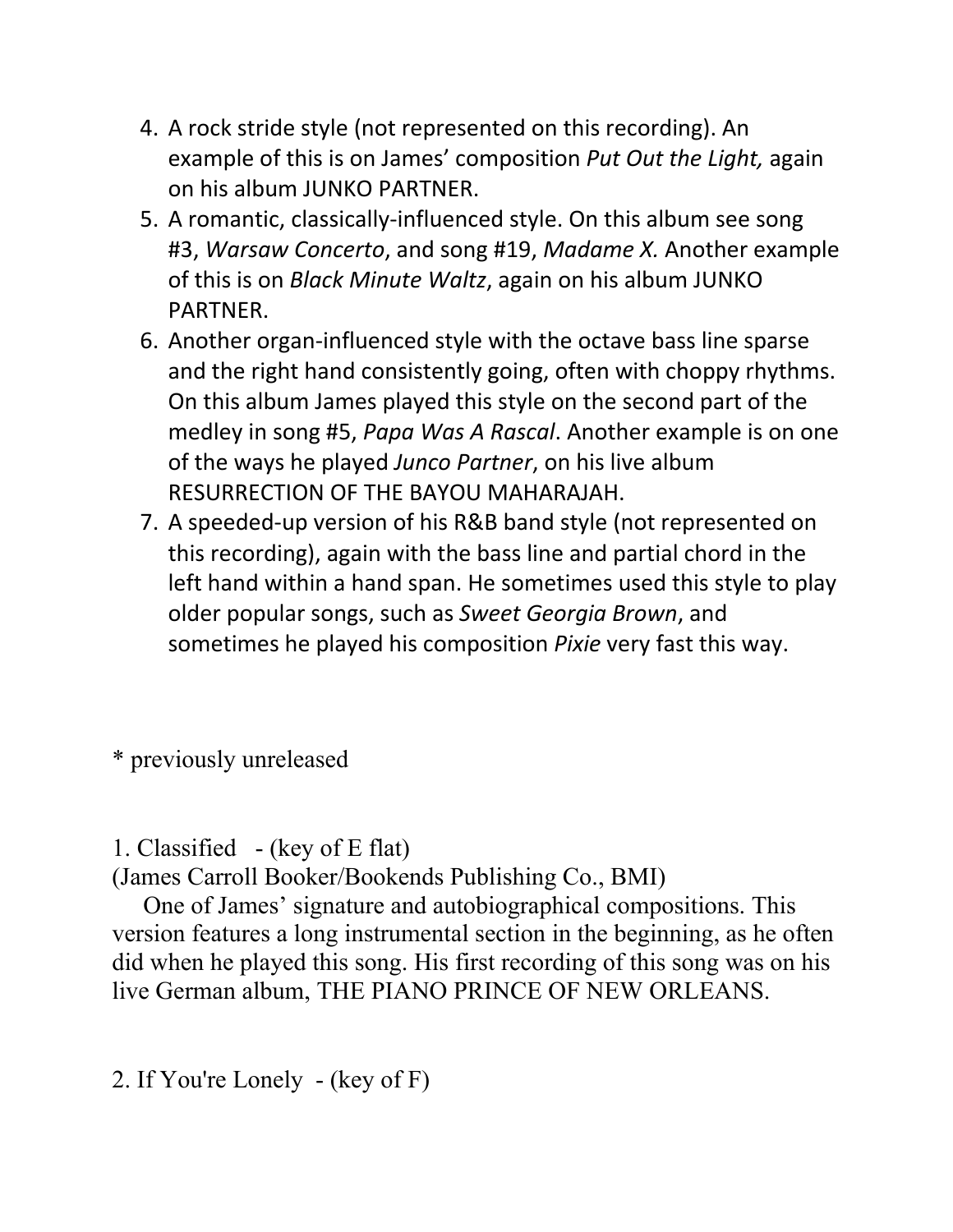(James-Gibson/Tee Pee Music Co., ASCAP)

 Played and sung in James incredibly soulful ballad style (also see song #18).

3. Warsaw Concerto \* - (keys of C minor and C Major) (Richard Stewart Addinsell /G. Schirmer, Inc., ASCAP)

 James plays this piece from the 1941 film DANGEROUS MOONLIGHT, in his unique classical-influenced style.

4. Lawdy Miss Clawdy (solo piano alternate take) \* - (key of B flat) (Lloyd Price/Sony ATV Songs, LLC, BMI)

 This version of Lloyd Price's classic piece features great instrumental variations for the whole second half of the song, and a poignant impressionistic ending (and also see song #12). In 1963 James was featured playing four organ instrumentals that he composed on Lloyd Price's album THIS IS MY BAND: *Ooh-Pee-Day*, *Pan Setta, Number Four*, and *Soulful Waltz*. Lloyd had been impressed by James' earlier 1960 organ instrumental hit 45 RPM record of *Gonzo/ Cool Turkey*.

5. Medley: Tico Tico / Papa Was A Rascal / So Swell When You're Well \* - (keys of A minor, and C [for *So Swell When You're Well*] ) (Jose Gomes de Abreu-Aloysio de Oliveira/ARPS, BMI- Irmaos Vitale SA, BMI/James Carroll Booker/Bookends Publishing Co., BMI/ James Carroll Booker/Bookends Publishing Co., BMI)

 James very often played medleys live, sometimes arranged, and sometimes spontaneously. The first 2 songs of this medley, two more of his signature pieces, are played in James' R&B band style that was influenced by his own organ playing (also see the notes for song #16, *Yes Sir That's My Baby*).

A longer version of *Tico Tico* is on James' live German album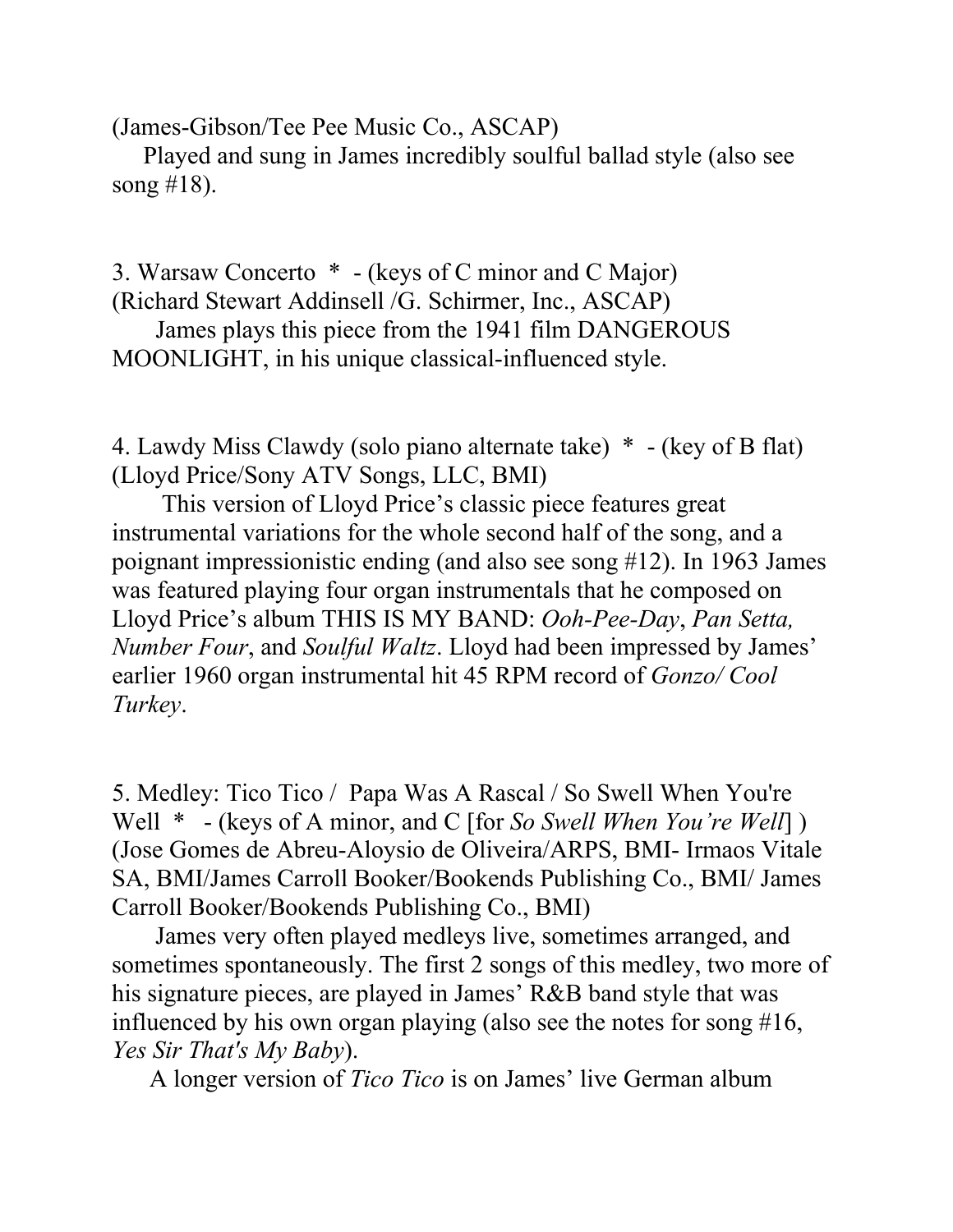BLUES & RAGTIME FROM NEW ORLEANS (and the three signature arrangements of James' that are most often played by others pianists are *Tico Tico*, *On the Sunny Side of the Street*, and *Keep On Gwine,* as well as occasionally *Let Them Talk, Pop's Dilemma, Pixie,* and *Good Night Irene*).

 James usually sang his composition *So Swell When You're Well*, and he often played in the key of E flat, as on his live instrumental album SPIDERS ON THE KEYS; he also played it on the organ as instrumental in the key of F on his live album UNITED, OUR THING WILL STAND; and he played another fantastic version of it, with a long wild instrumental break in the keys of A flat, A, and B flat on his album THE LOST PARAMOUNT TAPES.

 James also usually sang his composition *Papa Was a Rascal*, as he did on his albums RESURRECTION OF THE BAYOU MAHARAJAH, and A TASTE OF HONEY Volumes 1 & 2. An interesting fact about his vocals on this song, is that in it he originally sang the line, "You know we all better watch out, for the cia", that he later got paranoid about and changed to "You know we all got to help, help the cia". In fact in New Orleans this song of James is still colloquially often called "cia". **===[put "cia" in lower case]** James also borrowed those three letters for the name of group of friends that he considered his personal support group Creative International Associates, and that he documented on his business card.

6. Grits Ain't Groceries (aka All Around the World) - (key of F) (Titus Turner/Bro N Sis Music, BMI-Rockland Music, BMI)

 R&B songs from the early and mid 1950s were a big part of James' repertoire. This song was a hit for Little Willie John in 1955 with the title *All Around the World*, and Little Willie was soon to have his biggest hit*, Fever* in 1956 (in 1959 James also first heard Little Willie's version of *Let Them Talk,* another piece that became a signature song for him). Note James' great playing accompanying his vocals, and his great instrumental section before the last vocal chorus.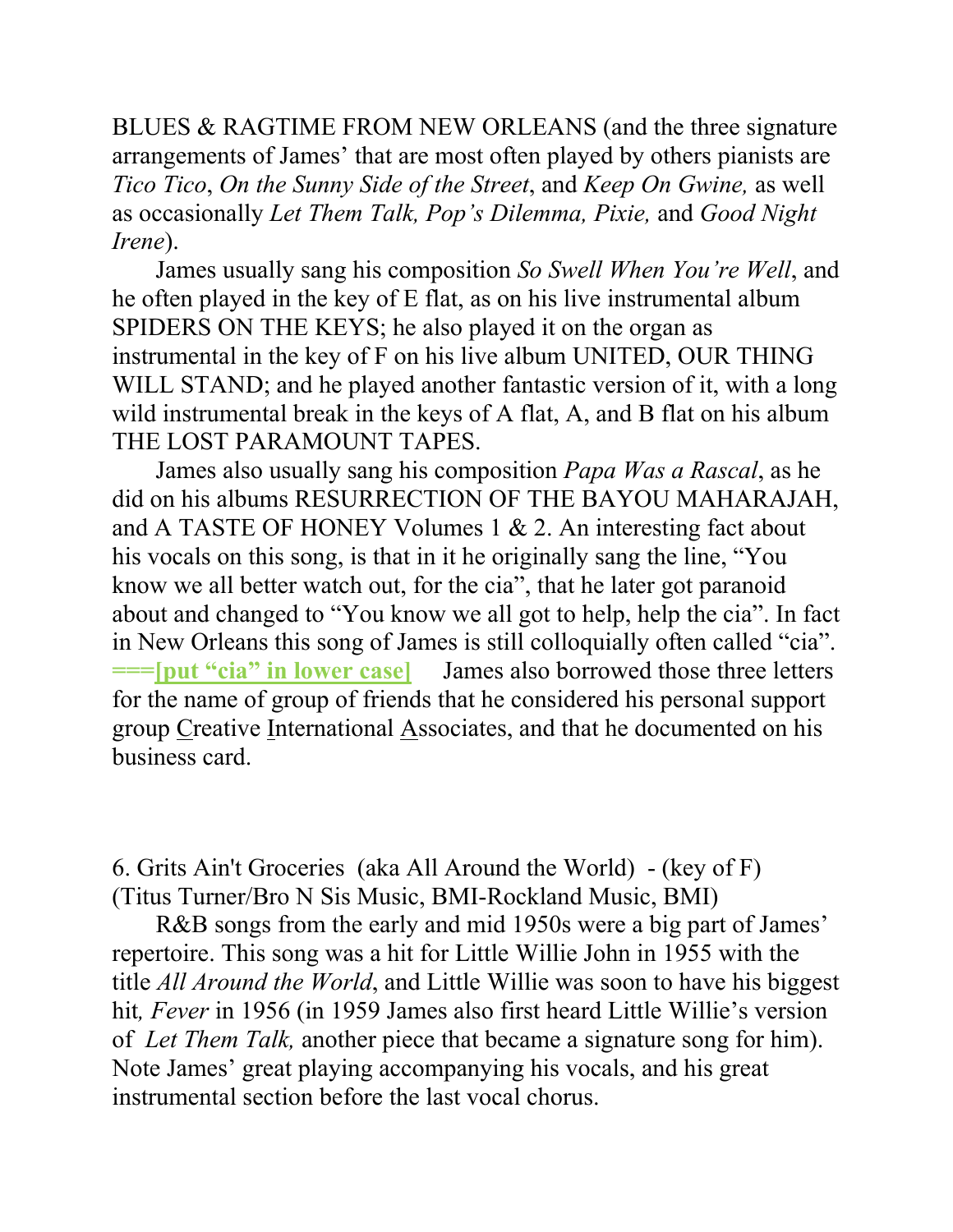7. Angel Eyes - (key of C minor)

(Matt Dennis-Earl K. Brent/Music Sales Corp., ASCAP)

 A heartbreaking instrumental rendition of this standard, inspired by Frank Sinatra's version, and played in James' soulful ballad style (also see song #13, *I'm Not Sayin'*). Here he most effectively uses both blues and jazz right hand variations. Standards from the 1920s, the 1930s and the 1940s, especially ballads, were also a significant part of James' repertoire, such as his signature versions of *Baby Won't You Please Come Home*, *Until the Real Thing Comes Along*, *Come Rain or Come Shine,* as well as the medium tempo piece *Besame Mucho.*

8. Lonely Avenue \* - (key of G)

(Doc Pomus/Pomus Songs, BMI-Unichappell Music, BMI)

 James usually sang this piece, and here is a rare instrumental version, played as a blues, and with great tenor playing by the renowned New Orleans jazz and R&B musician Alvin "Red" Tyler (1925-1998), who was also featured as a studio musician on many recordings from the late 1940s on, including on some of Professor Longhair's early recordings for Atlantic Records from 1953. James also recorded a great vocal version of this song on his live German album BLUES & RAGTIME FROM NEW ORLEANS.

9. Professor Longhair Medley: Tipitina/ Bald Head - (keys of B flat and E flat)

(Roy Byrd/Professor Longhair Music, BMI)

 Professor Longhair (1918-1980) was on of James, biggest piano influences and inspirations, as he was for many, many New Orleans pianists from the late 1940s to today. James plays Professor Longhair's signature piece *Tipitina* in his ballad style, using soulful hesitations and his liquid rolls, especially near the end. So much is said in the two verses he plays of this song. Another especially great example of this style of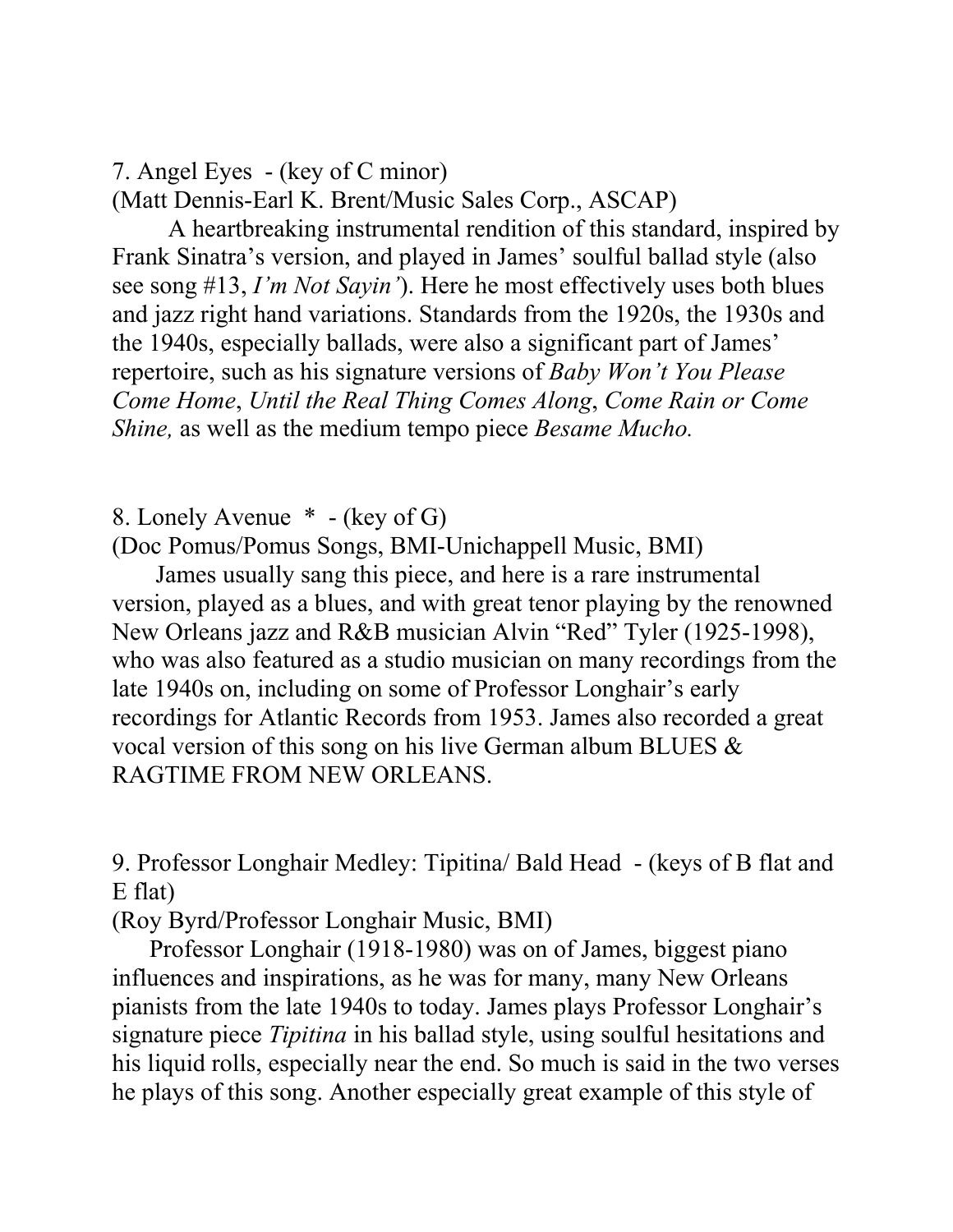James is on *Gonzo's Blue Dream* on his live instrumental album SPIDERS ON THE KEYS. James usually played *Tipitina* in the key of F, and he usually played it in his up tempo R&B band style, often after playing a medium slow tempo intro, as on his albums KING OF THE NEW ORLEANS KEYBOARD, and MANCHESTER 1977.

 He then plays Fess' *Bald Head* in the up tempo R&B style that was influenced by his own organ playing (see the notes for song  $# 19$ ). Note the great chord voicings in the intro part before the first verse and later before the last three verses, going from the E flat to the B flat chords, with the progression of E flat, G minor 7, A flat 9th, A7 flat 9 (keeping the high left hand notes of B flat and E flat in all of those four chords), to the B flat7. And note the great drone feeling in much of the song when he is playing the B flat chord, and often with the quick chromatic left hand four note roll, a staple technique if his, here with the notes G, A flat, A, and B flat, just before he plays the low B flat note.

 (for more about Professor Longhair, also see the second paragraph in the notes for song #17, *Baby Face*).

10. King of the Road - (key of G)

(Roger Miller/Sony ATV Tree Publishing, BMI)

 James listened to many kinds of music, and was a master interpreter of other composers' music, often deconstructing the song and putting it back together his own way, and often expanding many of the musical principals in the songs. The great New Orleans R&B/ jazz pianist Henry Butler is also a great master of this in his own way, and James was one of his inspirations. They got to know each other when they played opposite each other for a while at the Toulouse Street Theater in New Orleans in the late 1970s.

11. Theme from The Godfather (aka Speak Softly; aka Love Theme From The Godfather) \* - (key of D minor)

(Nino Rota-Parti Siae/Sony ATV Harmony, ASCAP) James starts this song from the 1972 film by with a brief interlude in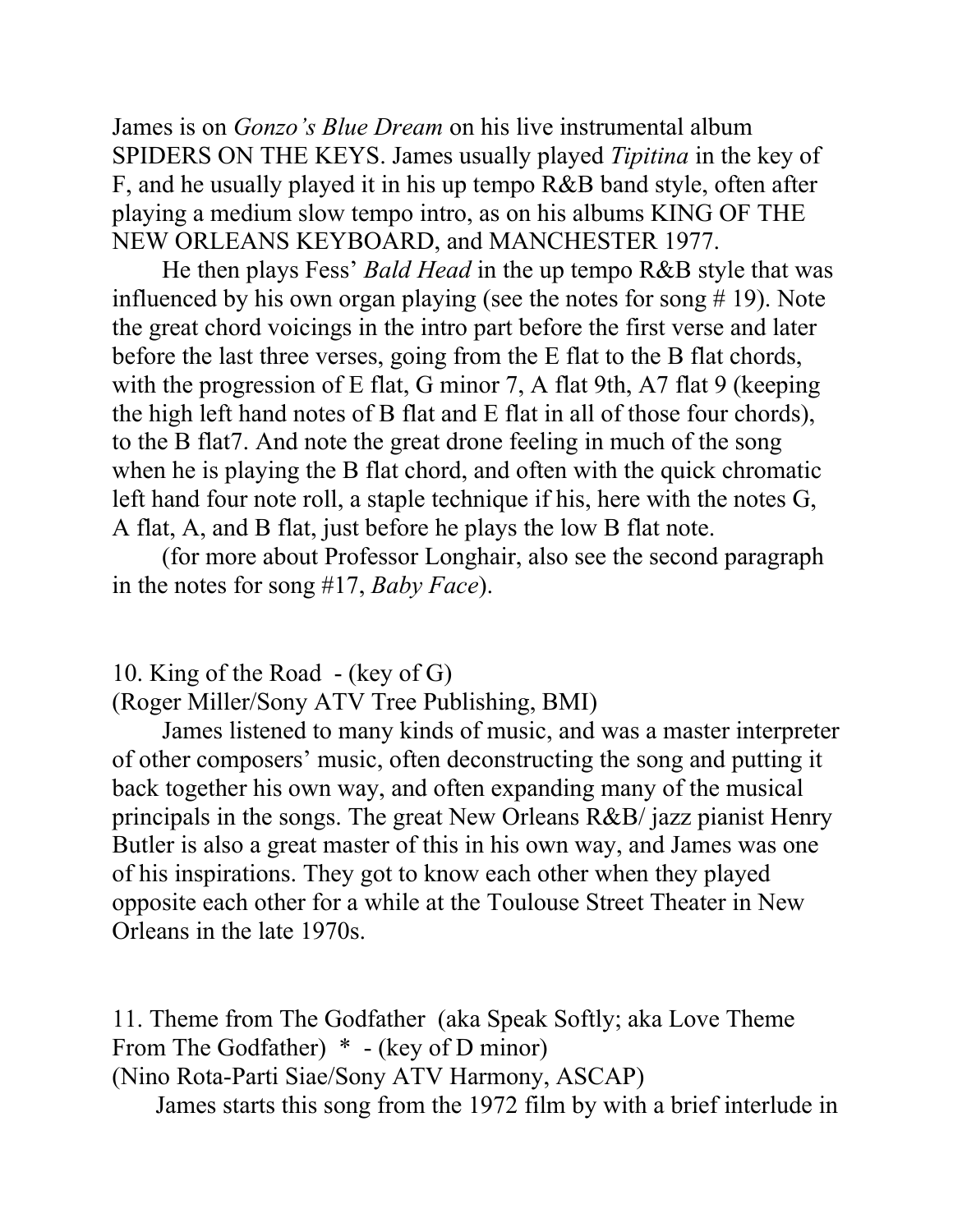the key of G minor, before quickly switching to D minor. He sometimes played this song live with *If It Takes Forever (I Will Wait For You)*, by Michel Legrand, from the 1964 film THE UMBRELLAS OF CHERBOURG, also playing it in the key of D minor.

12. Lawdy Miss Clawdy - (key of E flat) (Lloyd Price/Sony ATV Songs, LLC, BMI)

 Here James plays in a different key from the earlier version (also see song #4), and using the classic New Orleans piano riff played in composer Percy Mayfield's *River's Invitation*. Percy Mayfield also composed another song that became a signature song for James, *Please Send Me Someon*e *to Love*, from James' live German album THE PIANO PRINCE FROM NEW ORLEANS, and also on his album NEW ORLEANS PIANO WIZARD: LIVE!

13. I'm Not Sayin' \* - (key of G)

(James Carroll Booker/Bookends Publishing Co., BMI)

 This jazz blues is a rare track played in James great modern jazz style, that he occasionally played songs in (also see song #7, *Angel Eyes*). Note the unique intro starting with the V chord D augmented 9th chord, to the IV chord, a C augmented 9th chord. These chords were a bit unusual in James' playing, as he usually used the V augmented 9th chord with the augmented 5th note in it.

### 14. Hound Dog - (key of B flat)

(Jerry Lieber-Mike Stoller/ Sony ATV Songs, LLC, BMI)

 Note James' great left hand descending bass lines played with his right hand riffs at the end of the verses, and his great playing in general behind his vocals in this definitive interpretation.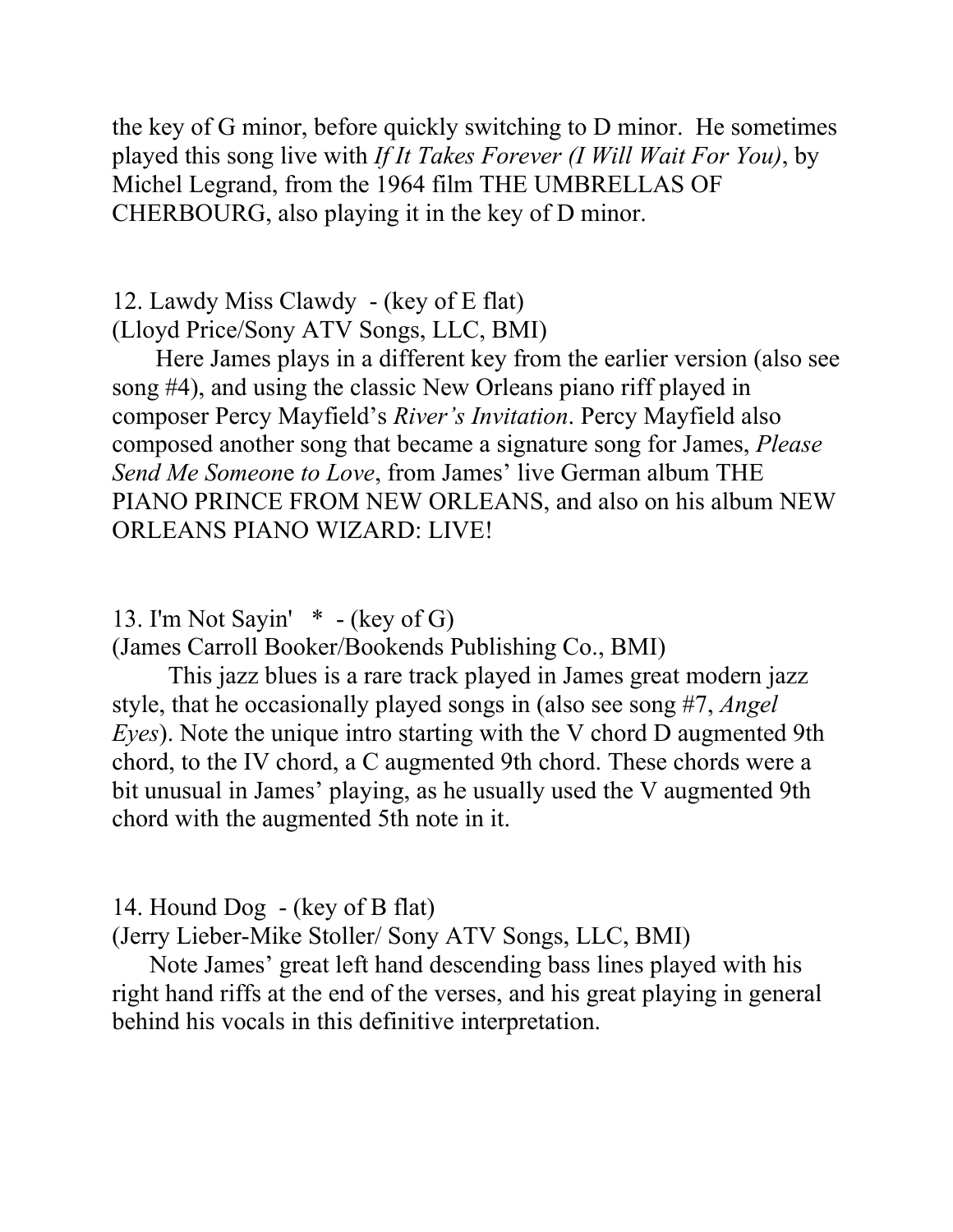15. All These Things \* - (key of F)

(Allen Toussaint/Screen Gems-EMI Music, Inc., BMI)

 James plays this classic Allen Toussaint piece composed for Art Neville in 1962, again in his soulful ballad style.

16. Yes Sir, That's My Baby – (ORGAN) \* - (key of B flat) (Walter Donaldson-Gus Kahn/Donaldson Publishing Co., ASCAP-Gilbert Keyes Music Company, ASCAP)

 James' great organ playing was one of the big influences for his up tempo R&B piano style:

- 1. On the piano the little finger of his left hand played the same kind of moving bass lines that his left foot played on the organ bass pedals;
- 2. Accompanying chords played with his left hand on the organ were played as partial chords on the piano with the thumb and index finger of his left hand in between (and sometimes at the same time as) the bass line notes in his left hand;
- 3. His right hand phrases on the piano often used 2, 3, or 4 notes played at the same time to get a full sound like the organ; and his right hand chords and phrases on the piano sometimes have a common tone in all of them, also to have a full and somewhat drony tone like the organ, especially noteworthy in his versions of *Sunny Side of the Street*, on his albums JUNKO PARTNER, and NEW ORLEANS PIANO WIZARD: LIVE!

Especially also see songs #5, *Tico Tico*, song #9, *Bald Head*, and song #21, *Three Keys*, for great examples of this style. For James' piano playing, besides the inspiration from the organ, some of his piano influences were: Professor Longhair, Isidore "Tuts" Washington, Jelly Roll Morton, Meade "Lux" Lewis, Albert Ammons, Pete Johnson, Clarence "Pine Top" Smith, Ray Charles, and Chopin, Rachmaninoff and Beethoven, as well as the jazz pianists Erroll Garner and Art Tatum.

Many New Orleans pianists have been influenced and inspired by James, such as Dr. John, Allen Toussaint, Henry Butler, Jon Cleary,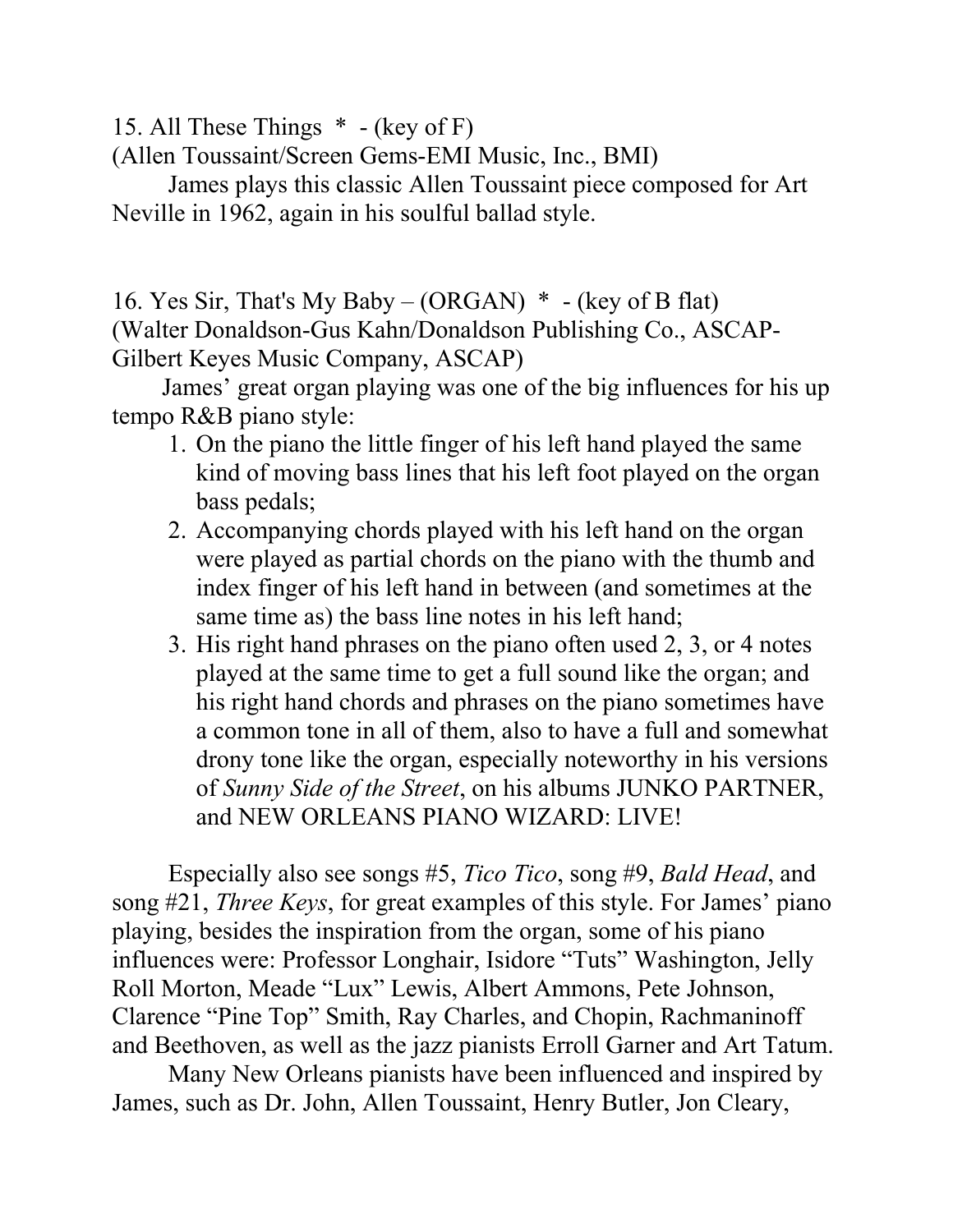Tom McDermott, Joshua Paxton, Amasa Miller, David Torkanowksy, Harry Connick, Jr., Larry Sieberth, Joe Krown, Davell Crawford, Tom Worrell, Sanford Hinderlie, Marcia Ball, Cynthia Chen, and more.

 James plays this piece mainly an instrumental, before spontaneously singing part of a verse near the end.

### 17. Baby Face - (key of B flat)

(Edward Buzzell-Bert Kalmar-Harry Ruby/Bughouse, ASCAP-EMI Mills Music, ASCAP-Ruby Harry Music Co., ASCAP)

 James also loved playing older up-tempo standards, such as *Baby Face*, *Yes Sir That's My Baby,* and *Sunny Side of the Street*. Note his great alternate New Orleans style chord progressions in the last third of the song, reminiscent of the repeated progression that the jazz saxophonist Rahsaan Roland Kirk, very inspired by New Orleans traditional jazz (and when he was in town he sometimes played with the Preservation Hall Jazz and also the Olympia Brass Band), sometimes played live in his song *Volunteered Slavery*, as on his album I, EYE, AYE - LIVE AT THE MONTREUX JAZZ FESTIVAL, SWITZERLAND 1972. I saw Rhasaan play it at a jazz club in New Orleans in late 1970, but James wasn't around at that time due to unfortunate circumstances, but possibly he heard Rhasaan play it at an earlier time. What an incredible live concert phenomenon Rhasaan was, like solo performers James Booker, Henry Butler, and guitarist Pierre Bensusan became, and they were all probably inspired and influenced some by Rhasaan .

The New Orleans R&B scene was at a low ebb at that time, and I never heard James' name mentioned once, nor Professor Longhair's, in the six months that I lived there in mid to late 1970. That was to change in 1971, and one of the large factors for this was because George Wein, Quint Davis, and Allison Minor (she was later Allison Kaslow, and she was Professor Longhair's last manager) produced the first New Orleans Jazz & Heritage Festival in 1971 - and Quint Davis also found Professor Longhair that year and helped him to start recording again (Fess hadn't recorded since his 1964 song, *Big Chief – Parts 1 & 2*) - (and the British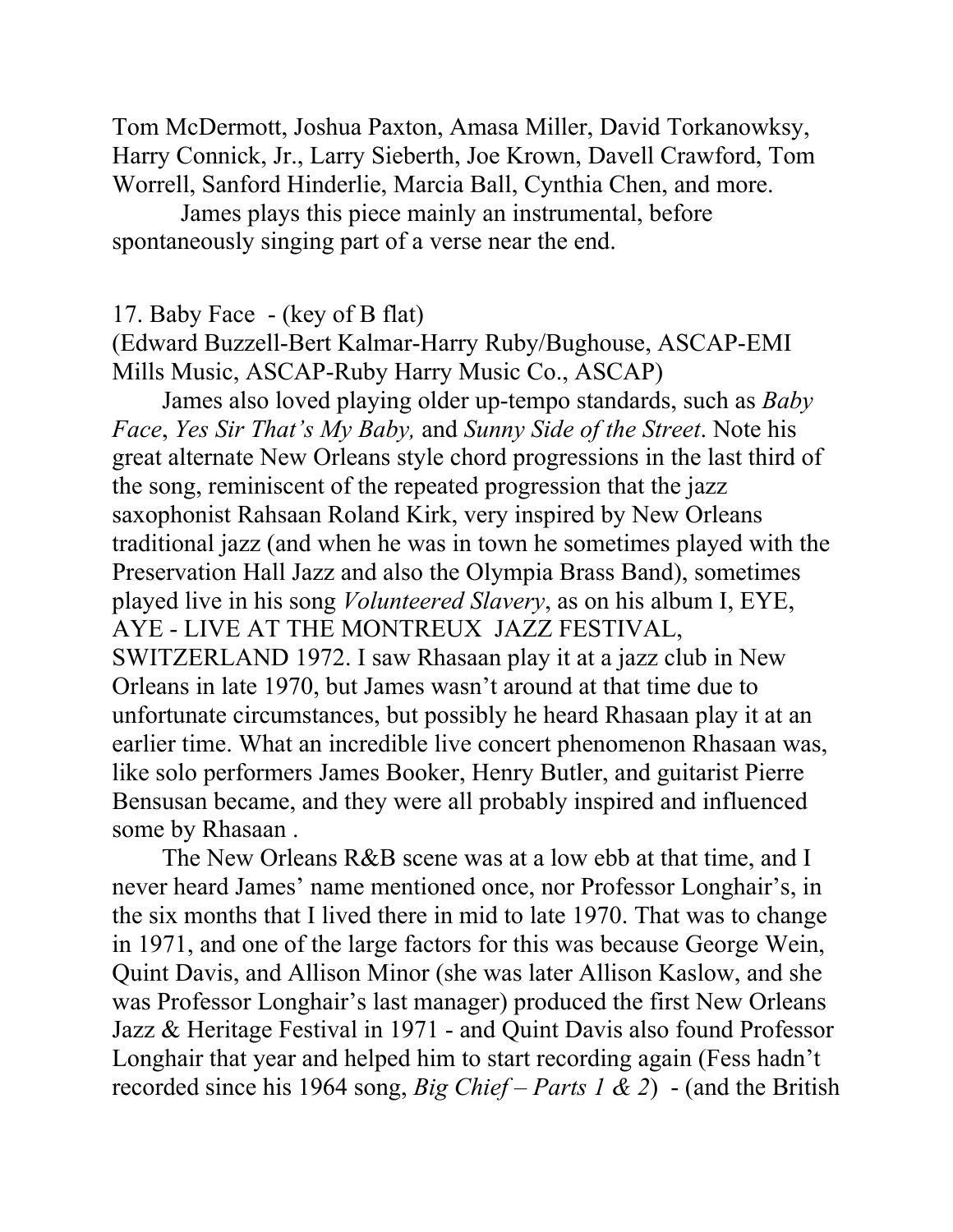Blues scholar and editor of Blues Unlimited magazine, Mike Leadbitter had paved the way by first finding Fess in 1970 and documenting to the outside world that he was still alive).

 Other factors creating the re-emergence of New Orleans R&B locally, and in the rest of the world, were the national emergence of Dr. John, and also the greater recognition that Allen Toussaint had been the composer (and often the studio producer) of many songs that had been popular in the general American culture (the extent of Allen's work is still being discovered to this day).

18. If You're Lonely (solo piano alternate take) \* - (key of F) (James-Gibson/Tee Pee Music Co., ASCAP)

A wonderful solo version of this song (also see song #2).

19. Madame X (Swedish Rhapsody) - (key of D minor) (James C. Skinner/USI A Publishing, ASCAP)

 James sometimes called this piece, from the 1966 film MADAME X, by the title *Swedish Rhapsody*, and it is again played in James' classical-influenced style.

20. One For the Highway - (key of B flat) (Antoine Domino/Domino Publishing Co., BMI-Warner Tamerlane Publishing, BMI)

 Starting in the mid-1950s James sometimes sat in playing piano for Fats Domino when studio tracks were being recorded for Fats to sing to when he got back off the road. James also later played on Fats' 1968 album FATS IS BACK.

21. Three Keys - (keys of B flat, B, C, and  $C#$ ) (James Carroll Booker/Bookends Publishing Co., BMI) This piece, which could be called *Four Keys*, and with the same